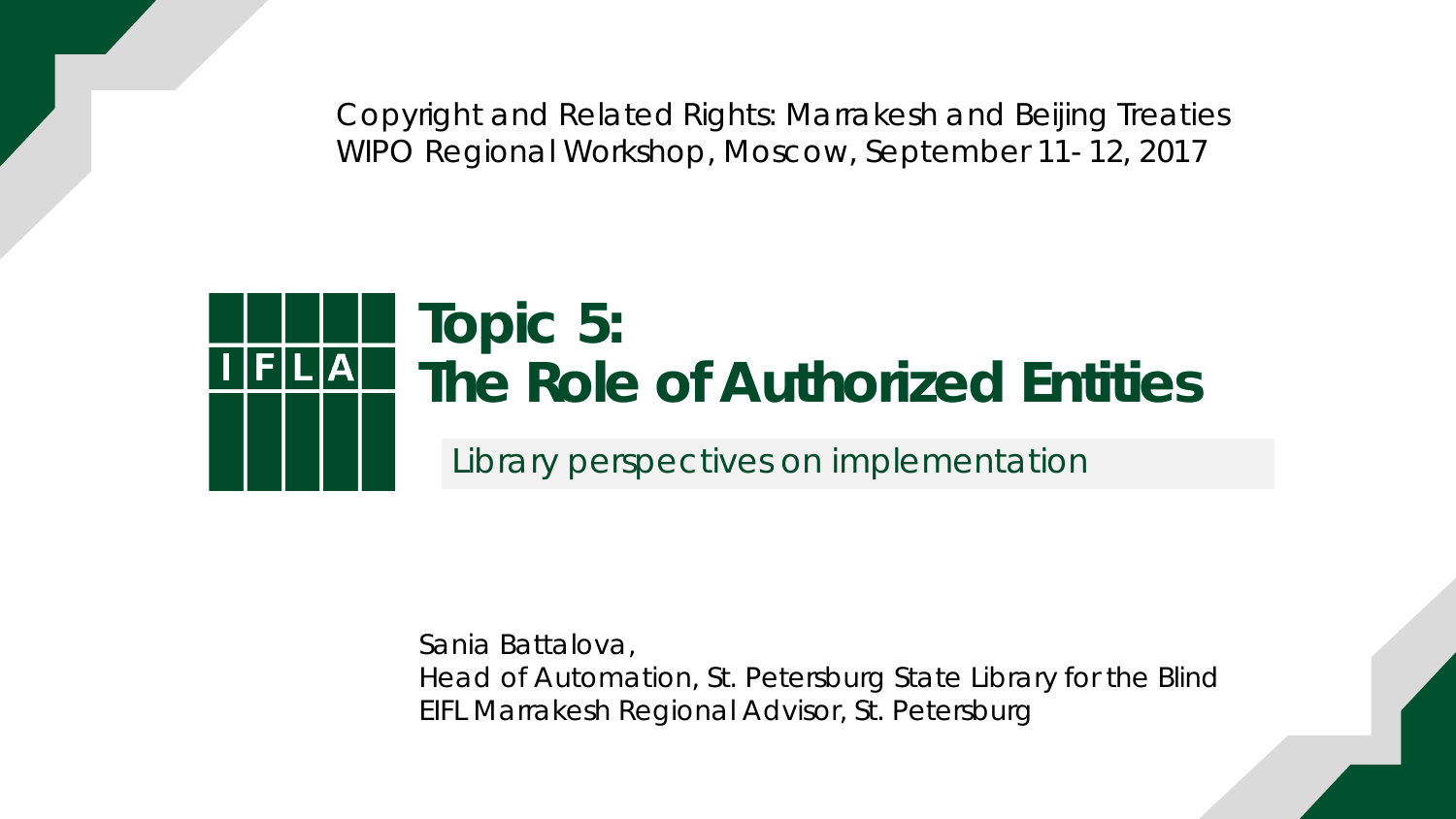### **Libraries and the Marrakesh Treaty**

Libraries are key to the success of the treaty for two main reasons:

- Throughout the world, libraries are one of the primary sources of Braille, audio, large print and digital format materials for blind and visually impaired people.
- Only blind people's organizations, libraries and other so-called "authorized entities" can send accessible format copies to other countries.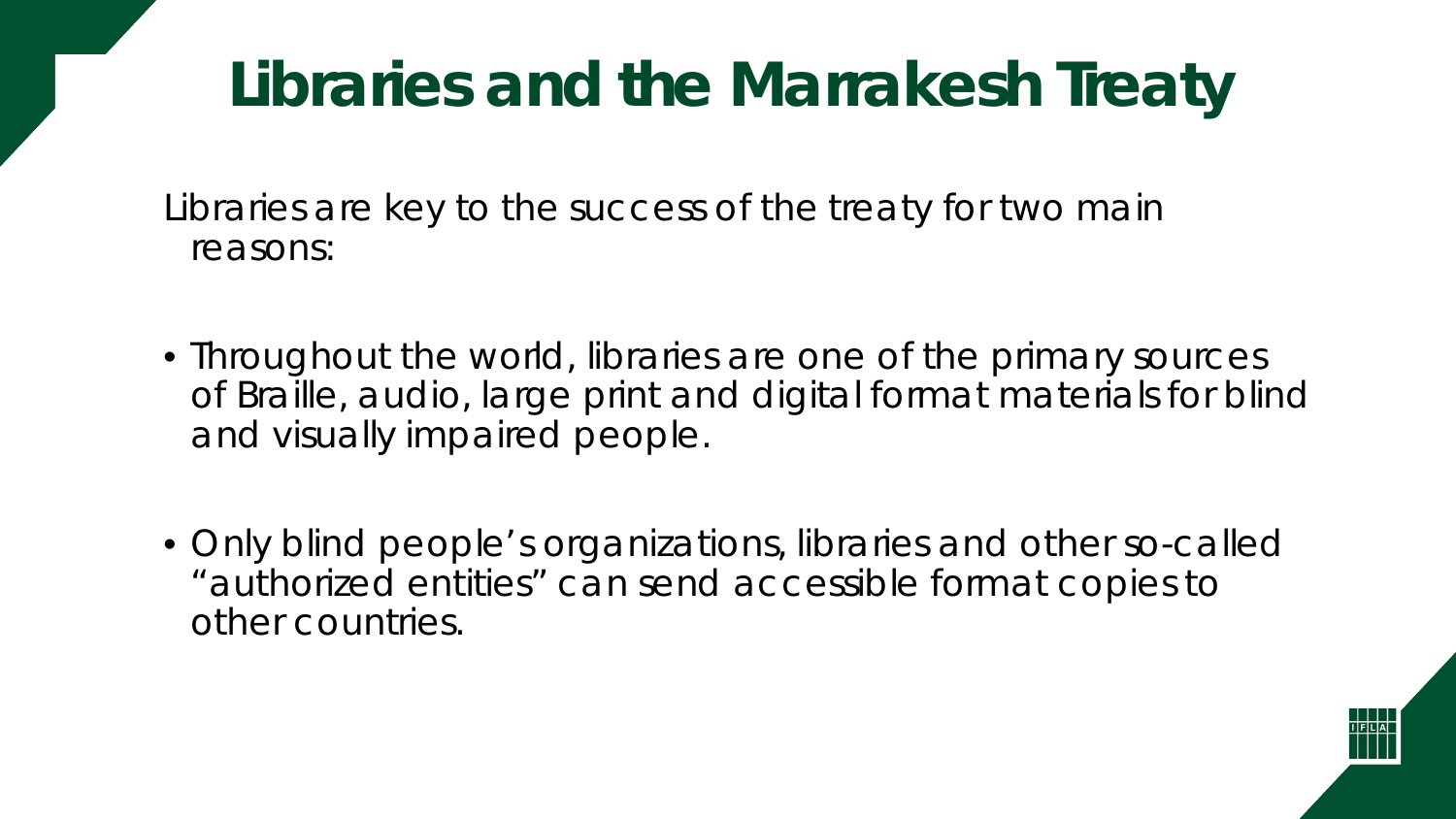### **Authorized entities**

Definitions Article 2(c):

- is an entity that is authorized or recognized by the government to provide education, instructional training, adaptive reading or information access to beneficiary persons on a non-profit basis.
- It **also** includes a government institution or non-profit organization that provides the same services to beneficiary persons as one of its primary activities or institutional obligations.

Thus any library that meets the broad criteria set out in Article 2(c) qualifies as an authorized entity e.g. academic, public, special.

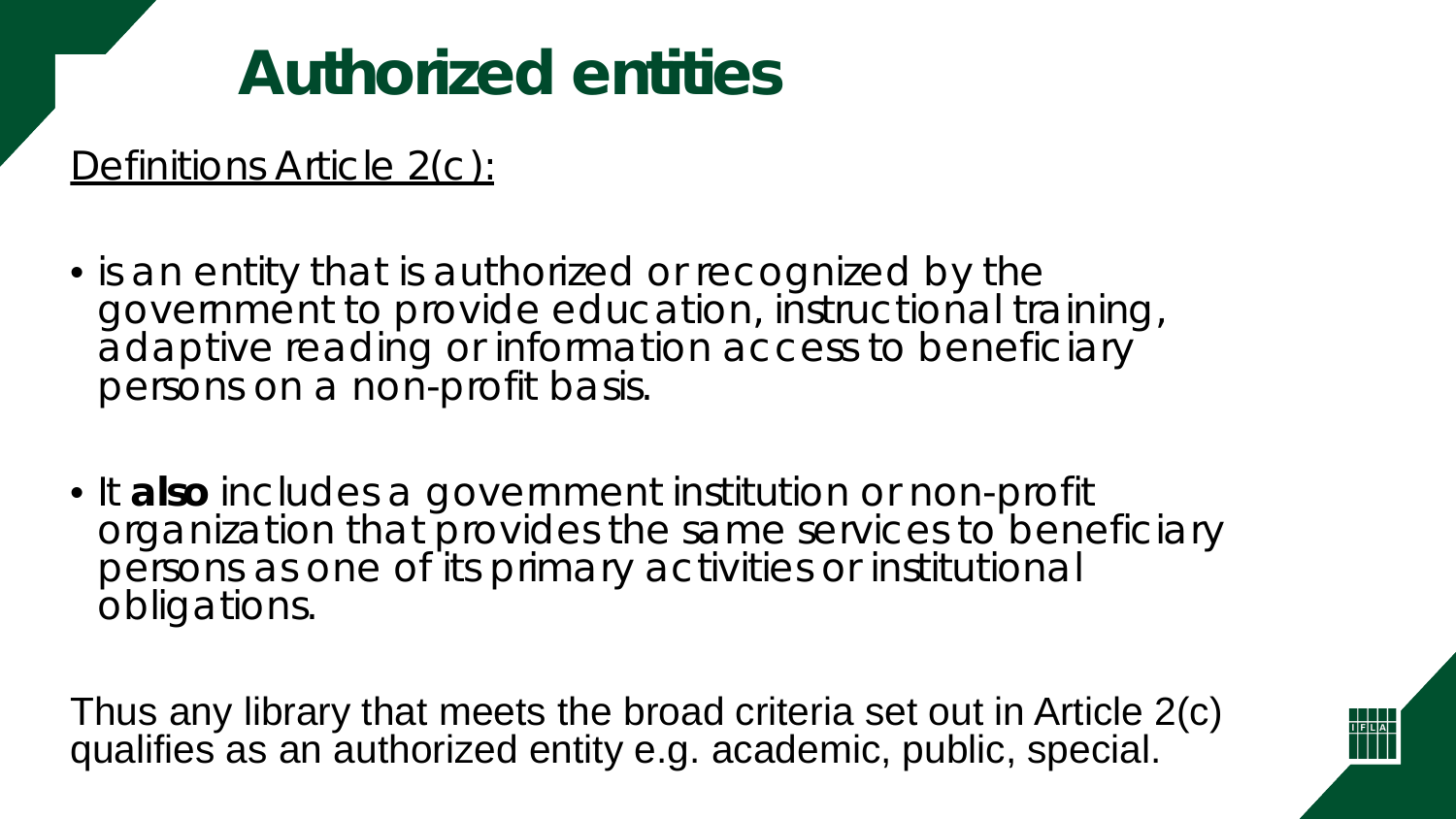## **Libraries as authorized entities**

#### Article 2(c) (contd)

• To ensure that the accessible copies are used for bona fide purposes, the authorized entity establishes its *own* practices in this regard:

(i) to establish that the persons it serves are beneficiary persons;

(ii) to limit to beneficiary persons and/or authorized entities its distribution and making available of accessible format copies;

(iii) to discourage the reproduction, distribution and making available of unauthorized copies; and

(iv) to maintain due care in, and records of, its handling of copies of works, while respecting the privacy of beneficiary persons in accordance with Article 8 [on respect for privacy].

• It is important to note that the Treaty neither contemplates rules nor an approval process being established for it by the government.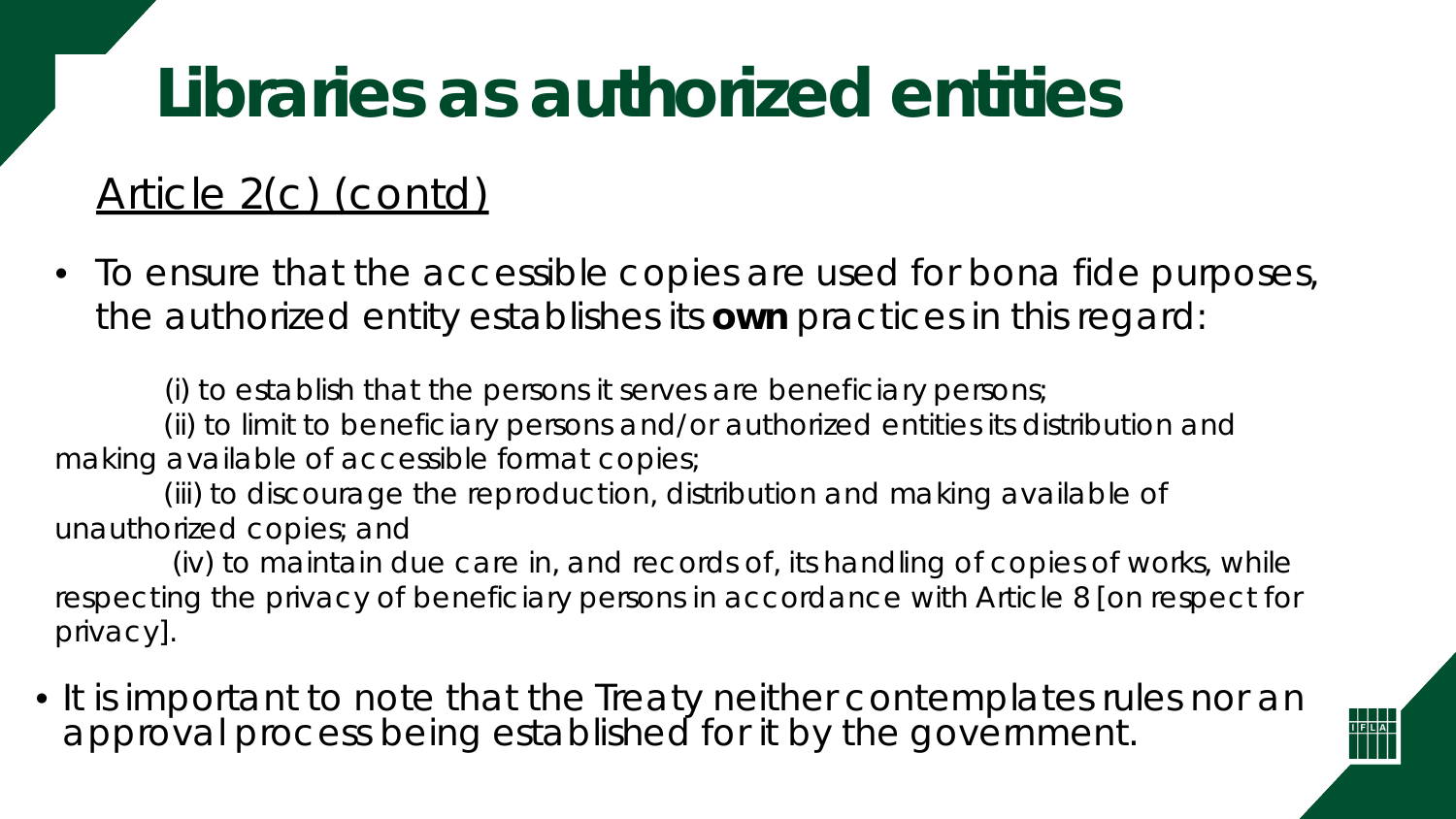### **Key provisions for libraries**

#### **Mandatory exceptions:**

- allows the creation & distribution of accessible format works -Art 4(1)
- permits a library or other authorized entity to send an accessible format copy to another country - Art 5(1)
- allows an authorized entity or beneficiary person to receive an accessible format copy from another country - Art 6
- ensures a technological protection measure (TPM) cannot prevent enjoyment of the exceptions - Art 7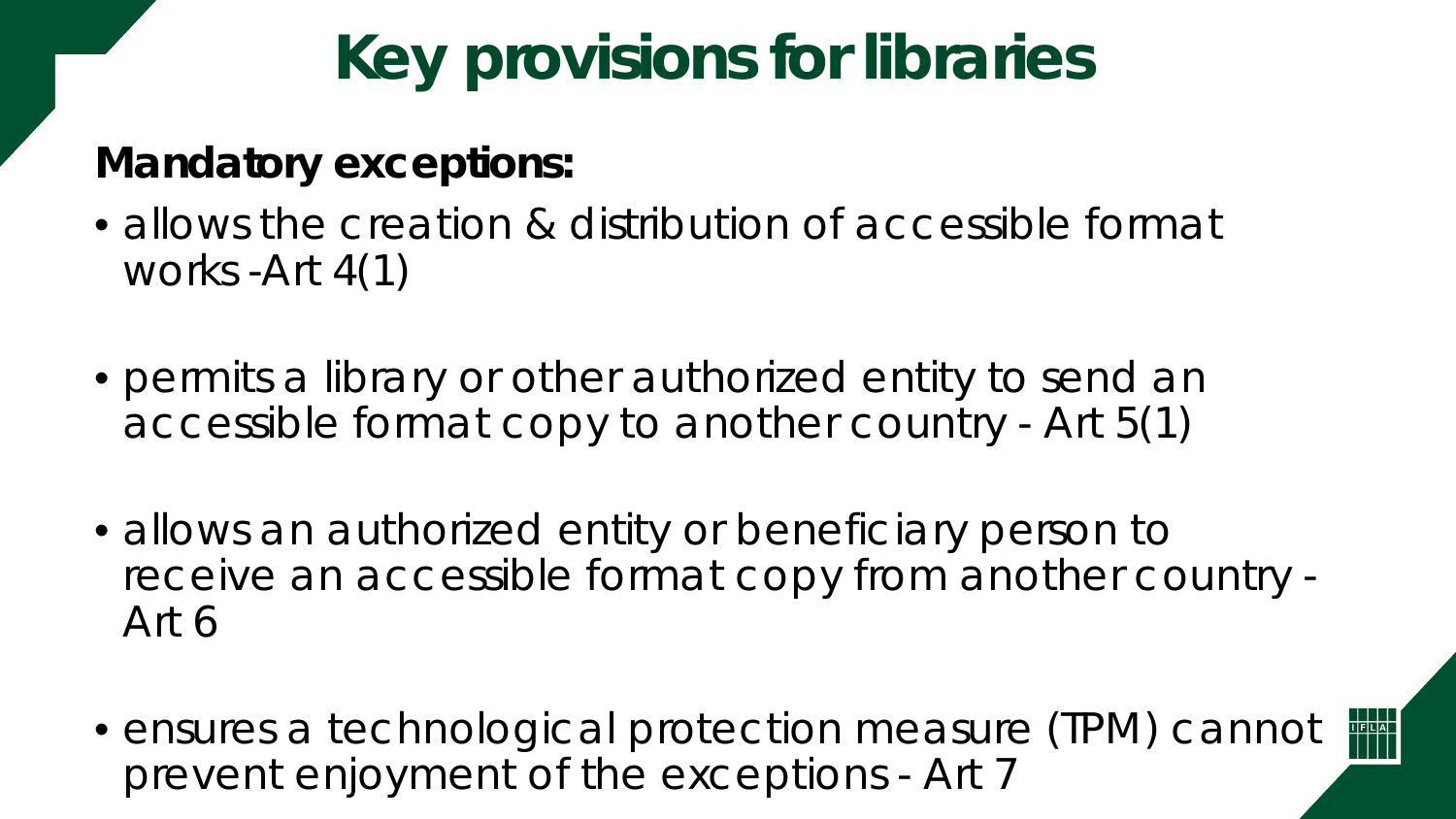# **Key provisions for libraries**

#### **Respect for privacy - Art 8**

• The Treaty should not interfere with the privacy of beneficiary persons e.g. in distribution mechanisms for accessible formats.

**Protection for persons with disabilities not mandated by the Treaty - Art 12(2)**

• Countries should avail of this flexibility to support universal equality.

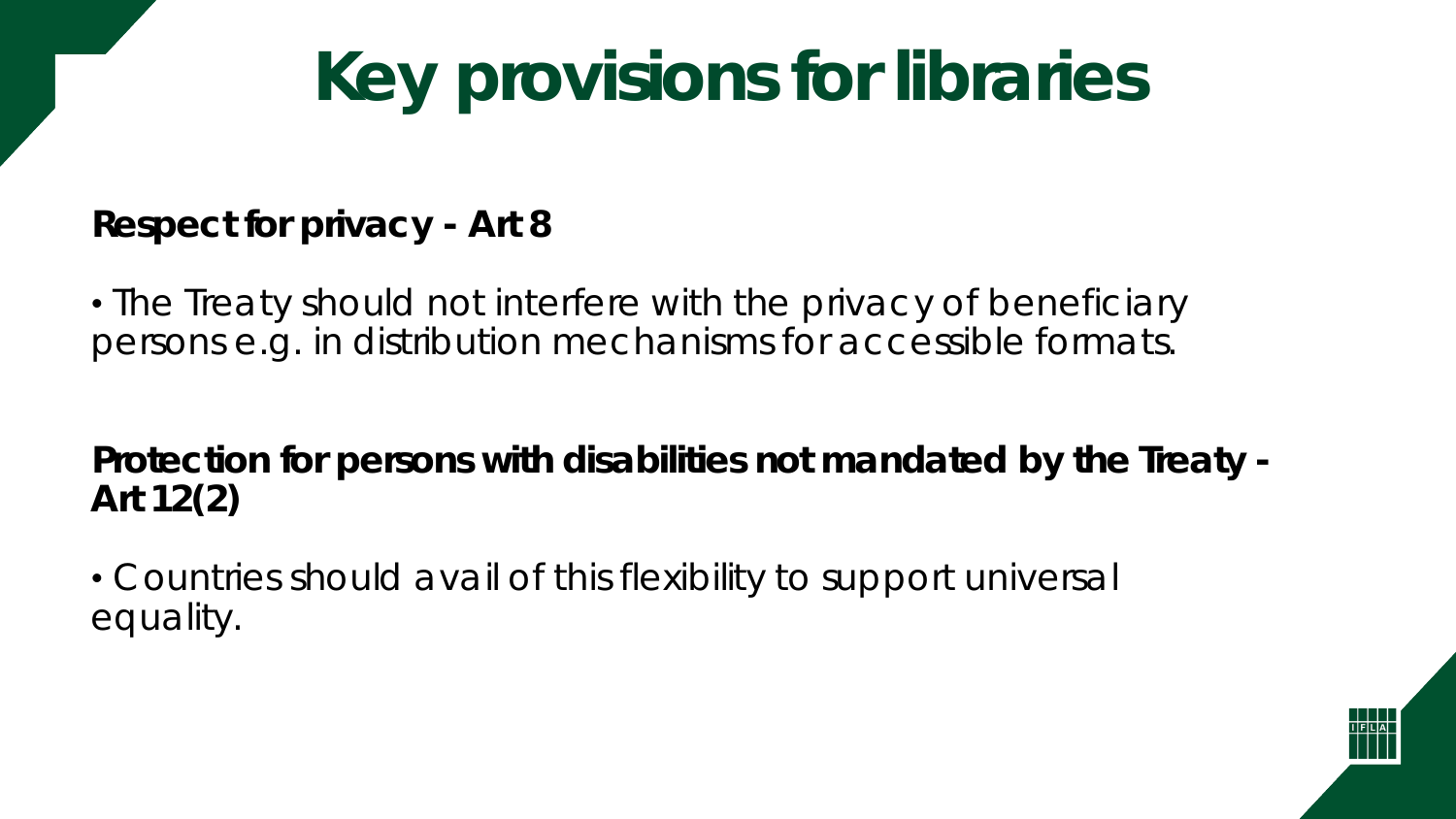### **Key provisions for libraries**

**Copyright and related rights - Agreed statement to Art 10(2)**

• Countries should ensure that exceptions apply to copyright and related rights.

• This is because text-based works that contain embedded material, such as sound recordings or artistic performances, may be subject to related rights.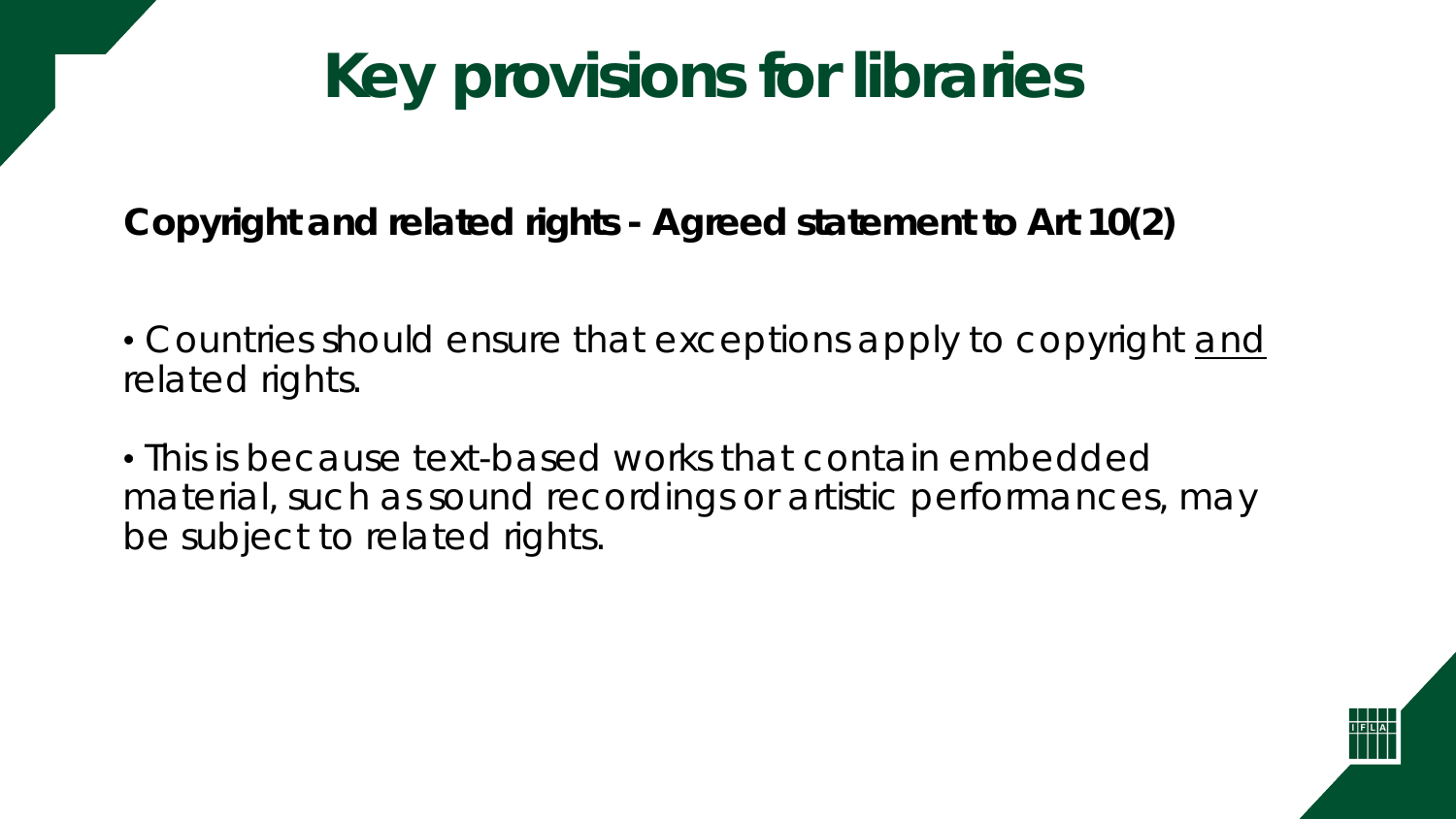### **Maximize the benefits of the treaty**

**Do not add restrictions Non-commercial availability – optional restriction Art 4(4)**

Such a restriction would be fundamentally inconsistent with the MT's overarching goal of ensuring that individuals with print disabilities have an equal opportunity to enjoy covered works on the same terms as sighted person.

- Impossible for a library to ascertain with certainty if a work is available in a particular format at a reasonable cost, especially in cross-border situations.
- Delays making the copy, resource intensive to check on a case-by-case basis.
- If a work is available for purchase, the library can always decide to buy it in any case. (Producing accessible formats requires a big amount of work).

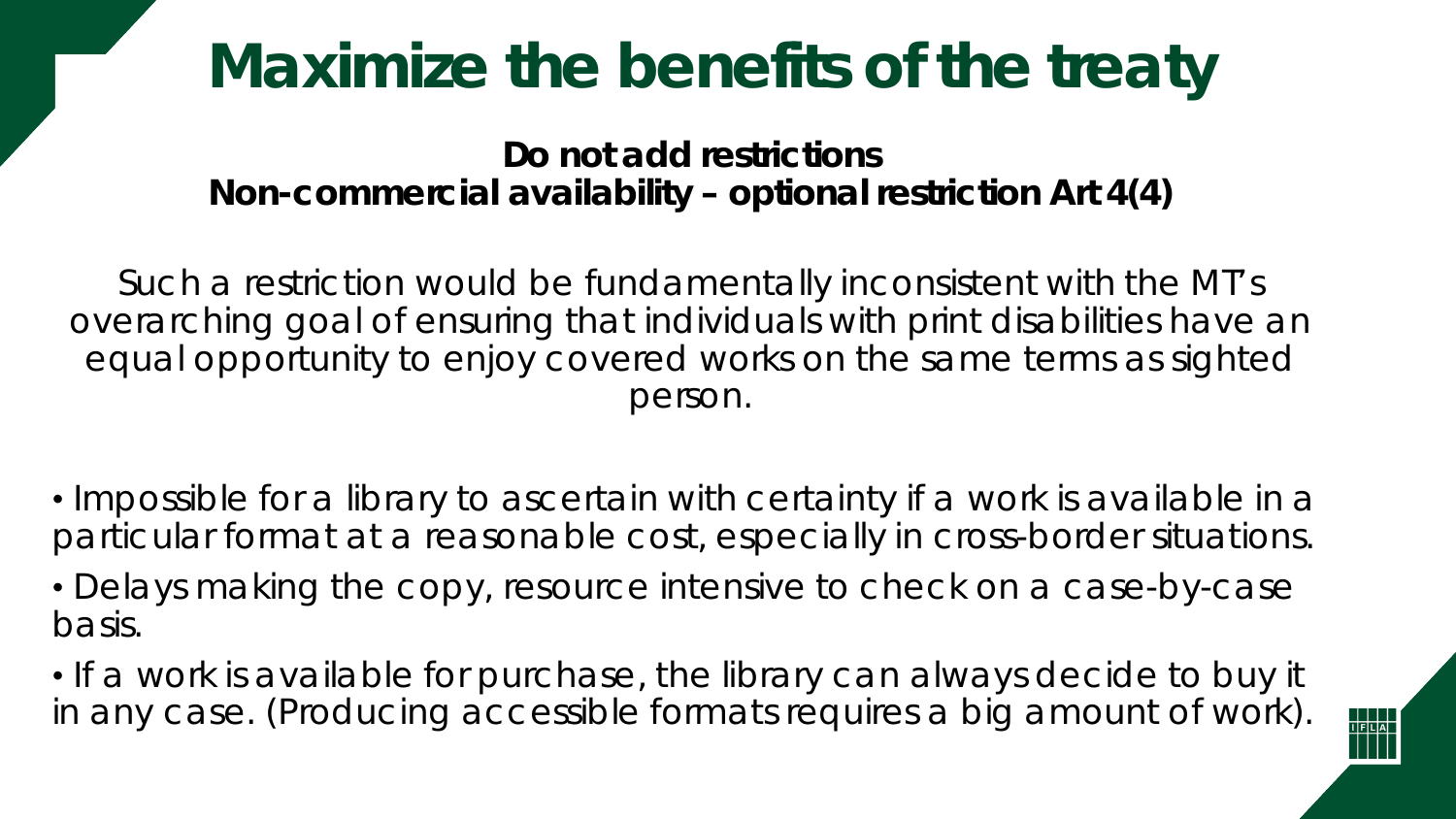### **Maximize the benefits of the treaty - do not add restrictions**

**Non-commercial availability - Art 4(4)** Evidence from the UK that a commercial availability test does not result in more works becoming commercially available

- Just over 7% of all books published from 2006-2010 were found to be fully accessible, that is, commercially available in all three formats of unabridged audio, braille and large print.
- Just 0.25% of titles were fully accessible in traditional formats (hard copy braille, hard copy large print, human voice audio) with an increase of 6.80% accessible as e-books.
- Inclusion of accessible e-books makes a considerable impact on availability, VIPs are still unable to access 80.25% of titles in any accessible format.

European Parliament, Study for the Petitions Committee, November 2016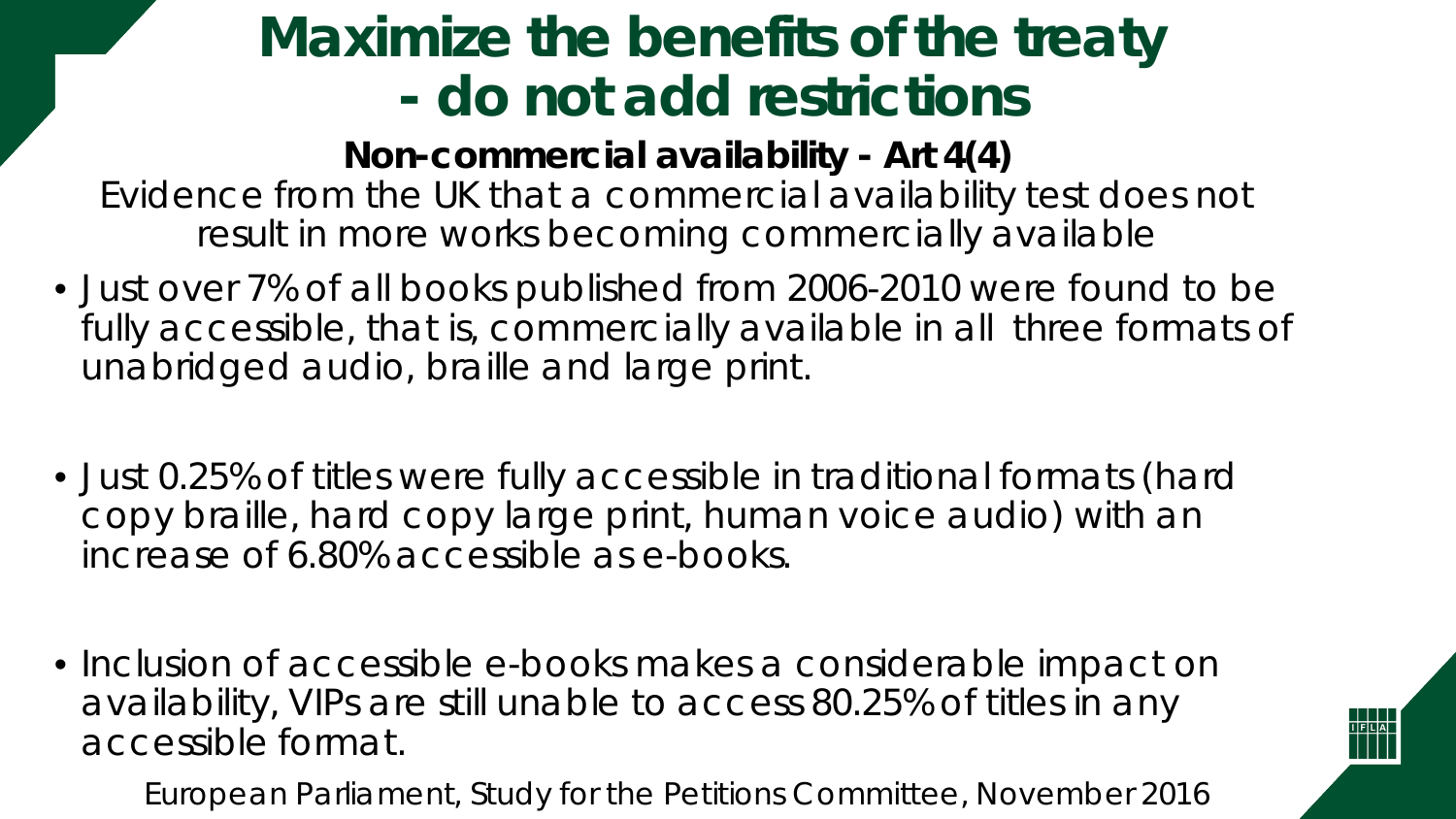### **Maximize the benefits of the treaty**

**Do not make subject to remuneration – optional restriction Art 4(5)**

- The original work has already been paid for or **lawfully acquired.**
- No double payment (once to purchase, and twice to make the accessible format copy).
- The accessible format copy is made for the sole purpose of providing **equal access** to the work.
- The activity is undertaken on a **non-profit** basis.

•Chilling effect on making of accessible copies, especially in lowincome countries.

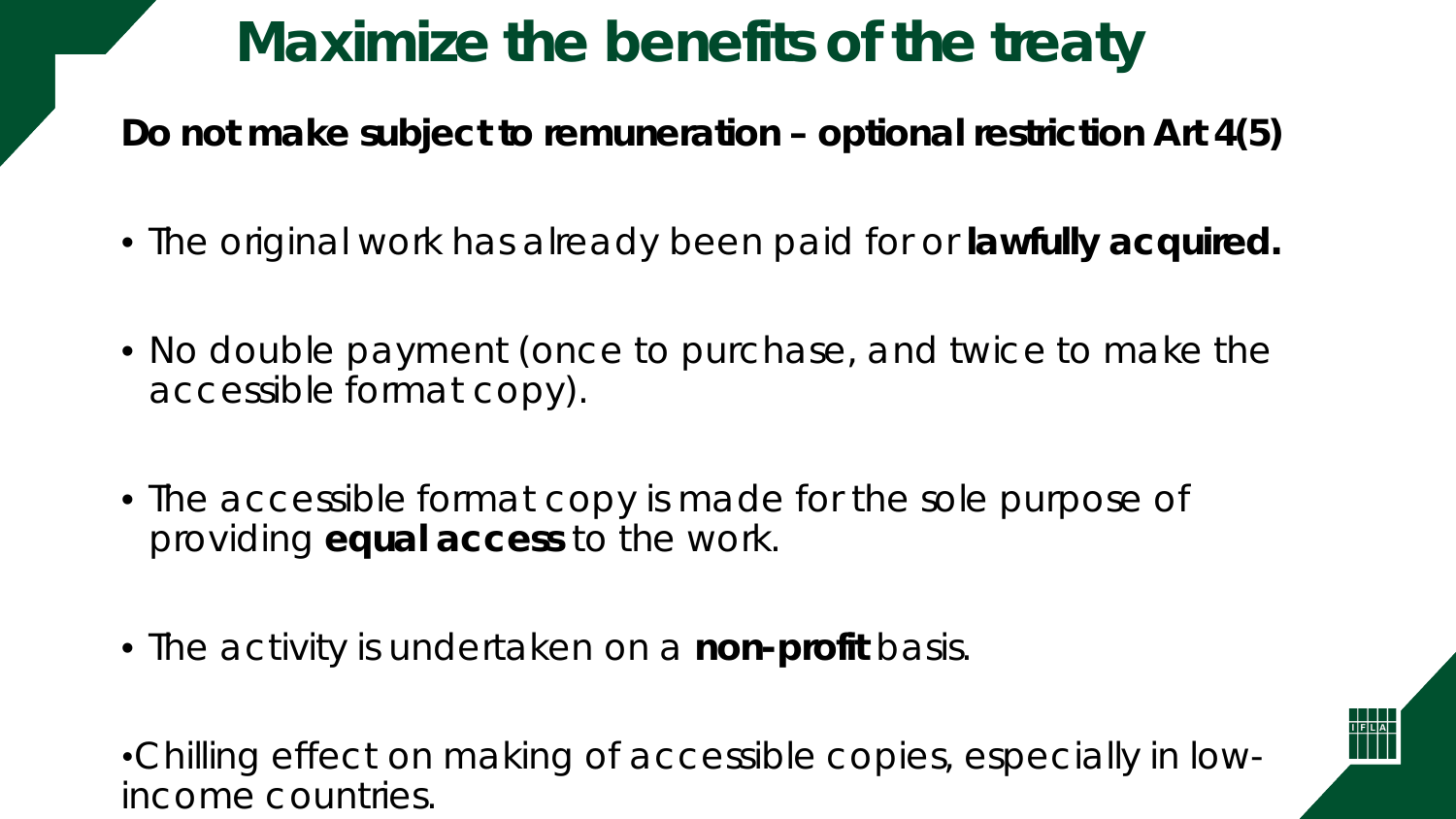# **Trust the Professionals**

- Help us to make the treaty a success
- Make *it is as easy to serve users with print disabilities as others*

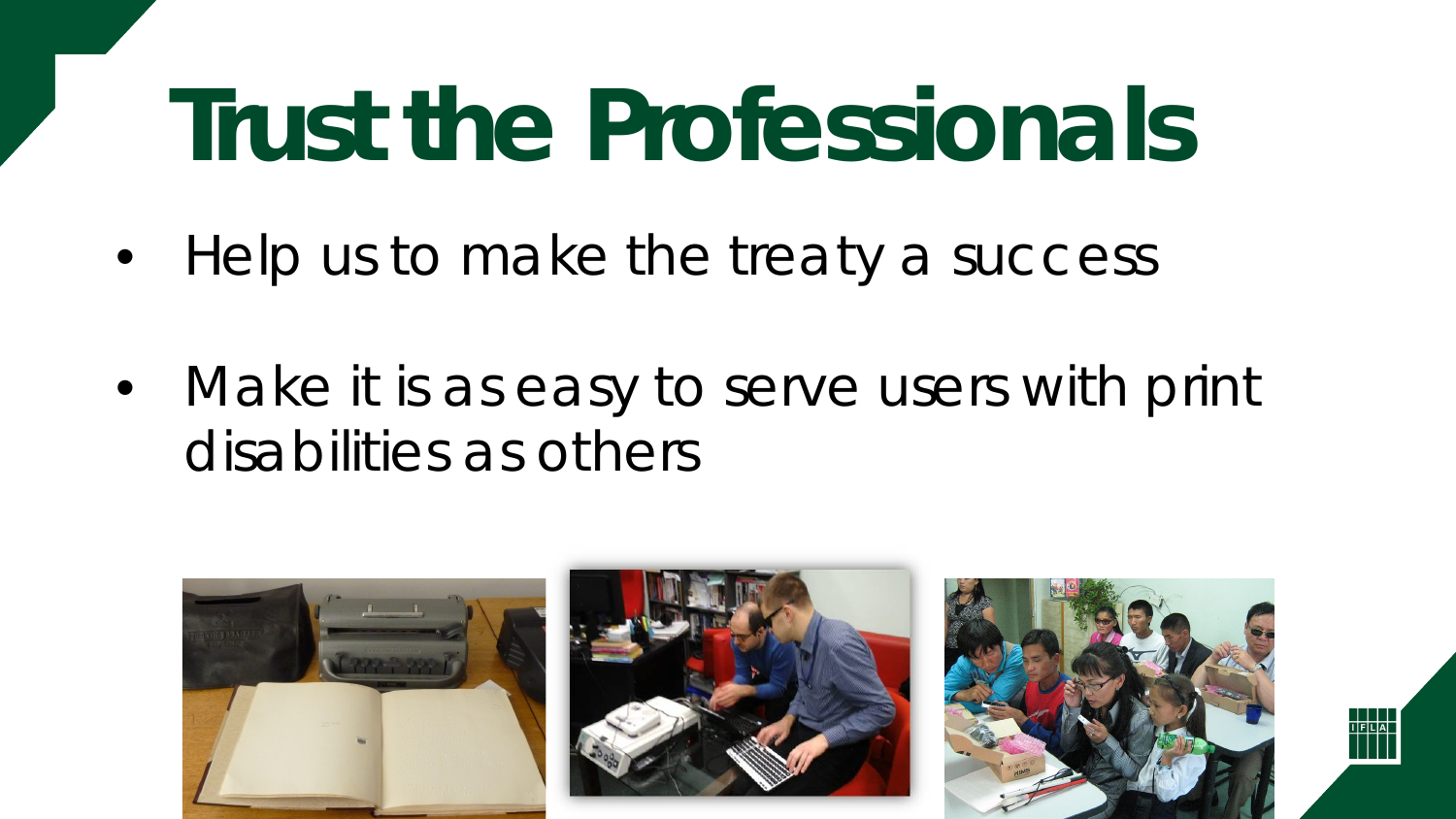# **Further reading**

THE MARRAKESH TREATY: AN EIFL GUIDE FOR LIBRARIES http://www.eifl.net/resources/marrakesh-treaty-eifl-guide-libraries

МАРРАКЕШСКИЙ ДОГОВОР: РУКОВОДСТВО EIFL ДЛЯ БИБЛИОТЕК http://www.eifl.net/resources/marrakesh-treaty-eifl-guidelibraries-russian

*The World Blind Union Guide to the Marrakesh Treaty: Facilitating Access to Books for Print-Disabled Individuals* http://www.worldblindunion.org/English/our-work/ourpriorities/Documents/WBU Guide to the Marrakesh Treaty.docx

*Руководство Всемирного союза слепых по Марракешскому договору* Об облегчении доступа слепых, и лиц с нарушениями зрения или иными ограниченными способностями воспринимать печатную информацию http://www.worldblindunion.org/English/our-work/ourpriorities/Documents/WBU Guide to Marrakesh Treaty- RU.docx

The World Blind Union Guide to the



**OXFORD** 

Marrakesh Treaty

LAURENCE R. HELEEL MOLLY K. LAND



eifl

Поговор

**ОКТЯбрь 2015** 

Марракешский

РУКОВОДСТВО ЕІЕЦ ДЛЯ БИБЛИОТЕК